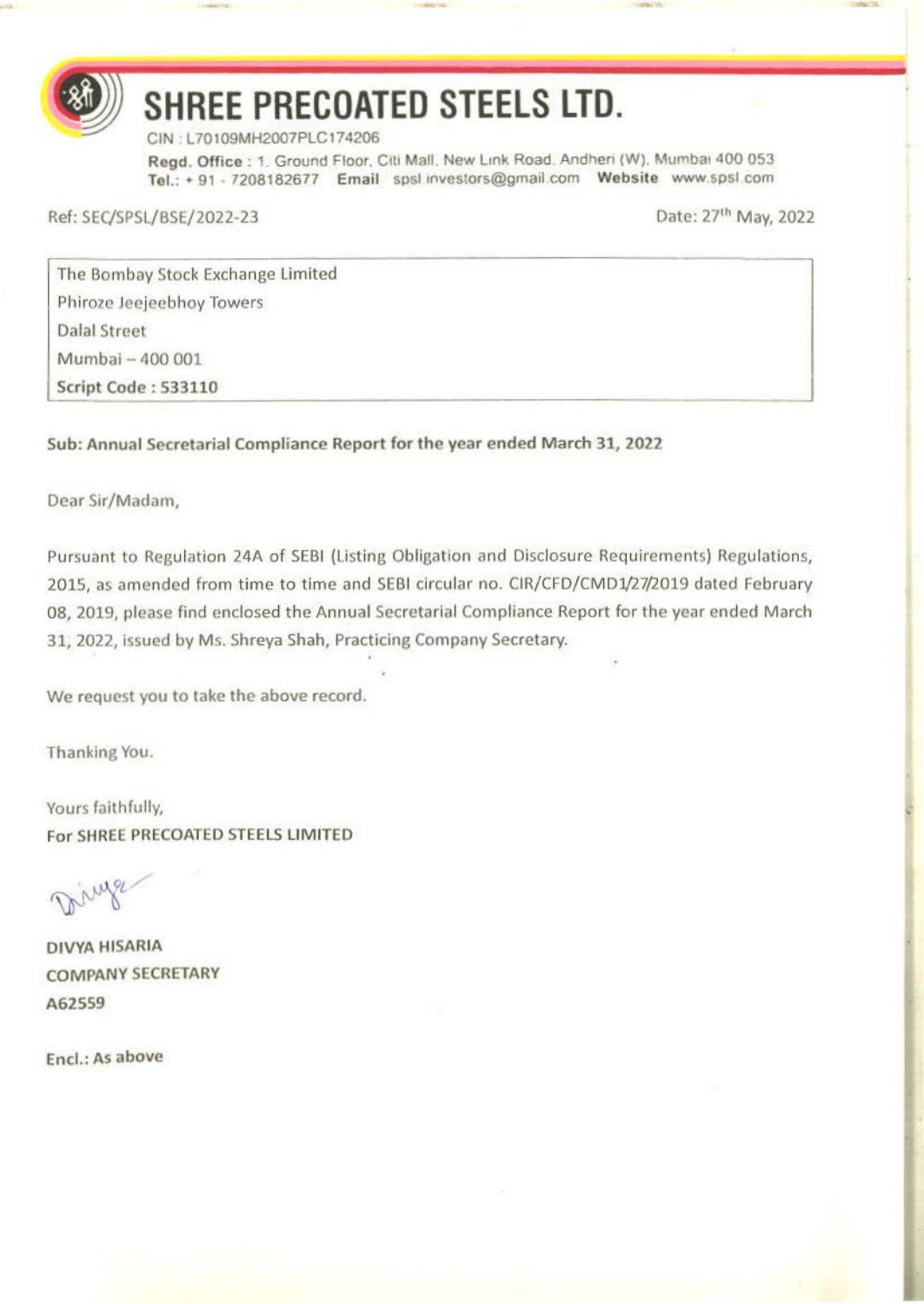### **Secretarial Compliance Report**

**of**

#### **SHREE PRECOATED STEELS LIMITED**

(CIN: L70109MH2007PLC174206)

#### **for the year ended 31st March, 2022**

*[Pursuant to Circular CIR/CFD/CMD1/27/2019 dated February 08, 2019 for the purpose of compliance with Regulation 24A of SEBI (Listing Obligations and Disclosure Requirements) Regulations, 2015]*

#### I, **Shreya Shah** have examined:

- (a) the documents and records made available to me and explanation provided by **Shree Precoated Steels Limited** ("the listed entity"),
- (b) the filings/submissions made by the listed entity to BSE Ltd.,
- (c) website of the listed entity, and
- (d) other books, papers, minute books and other records maintained by the Company and produced before me for verification which has been relied upon to make this certification,

The following Regulations prescribed under the SEBI Act, whose provisions and the circulars/ guidelines issued thereunder, have been examined:

- (a) Securities and Exchange Board of India (Listing Obligations and Disclosure Requirements) Regulations, 2015 ("LODR Regulations, 2015");
- (b) Securities and Exchange Board of India (Substantial Acquisition of Shares and Takeovers) Regulations, 2011;
- (c) Securities and Exchange Board of India (Prohibition of Insider Trading) Regulations, 2015 ("PIT Regulations, 2015"); and
- (d) Securities and Exchange Board of India (Depositories and Participants) Regulations, 2018;

There were no actions/ events in pursuance of following Regulations prescribed under SEBI Act, requiring compliance thereof by the Company during the year ended  $31<sup>st</sup> March, 2022$  ("Period") under review:

- (a) Securities and Exchange Board of India (Issue of Capital and Disclosure Requirements) Regulations, 2018;
- (b) Securities and Exchange Board of India (Share Based Employee Benefits) Regulations, 2014;
- (c) Securities and Exchange Board of India (Issue and Listing of Debt Securities) Regulations, 2008
- (d) Securities and Exchange Board of India (Buyback of Securities) Regulations, 2018;
- (e) Securities and Exchange Board of India (Issue and Listing of Non-Convertible and Redeemable Preference Shares) Regulations,2013; and
- (f) Securities and Exchange Board of India (Delisting of Equity Shares) Regulations, 2009

and based on the above examination and verification of the documents and records produced before me and according to the information and explanations given to me by the Company, I hereby report that, during the Period under review:

(a) The listed entity has complied with the provisions of the above Regulations and circulars/ guidelines issued thereunder, except in respect of matters specified below:



B 107, Shivram Apartment, Above Indian Bank, Ramchandra Lane, Malad (West), Mumbai 400064 M: 9925433351 e-mail: [shreya.h.shah28@gmail.com](mailto:shreya.h.shah28@gmail.com)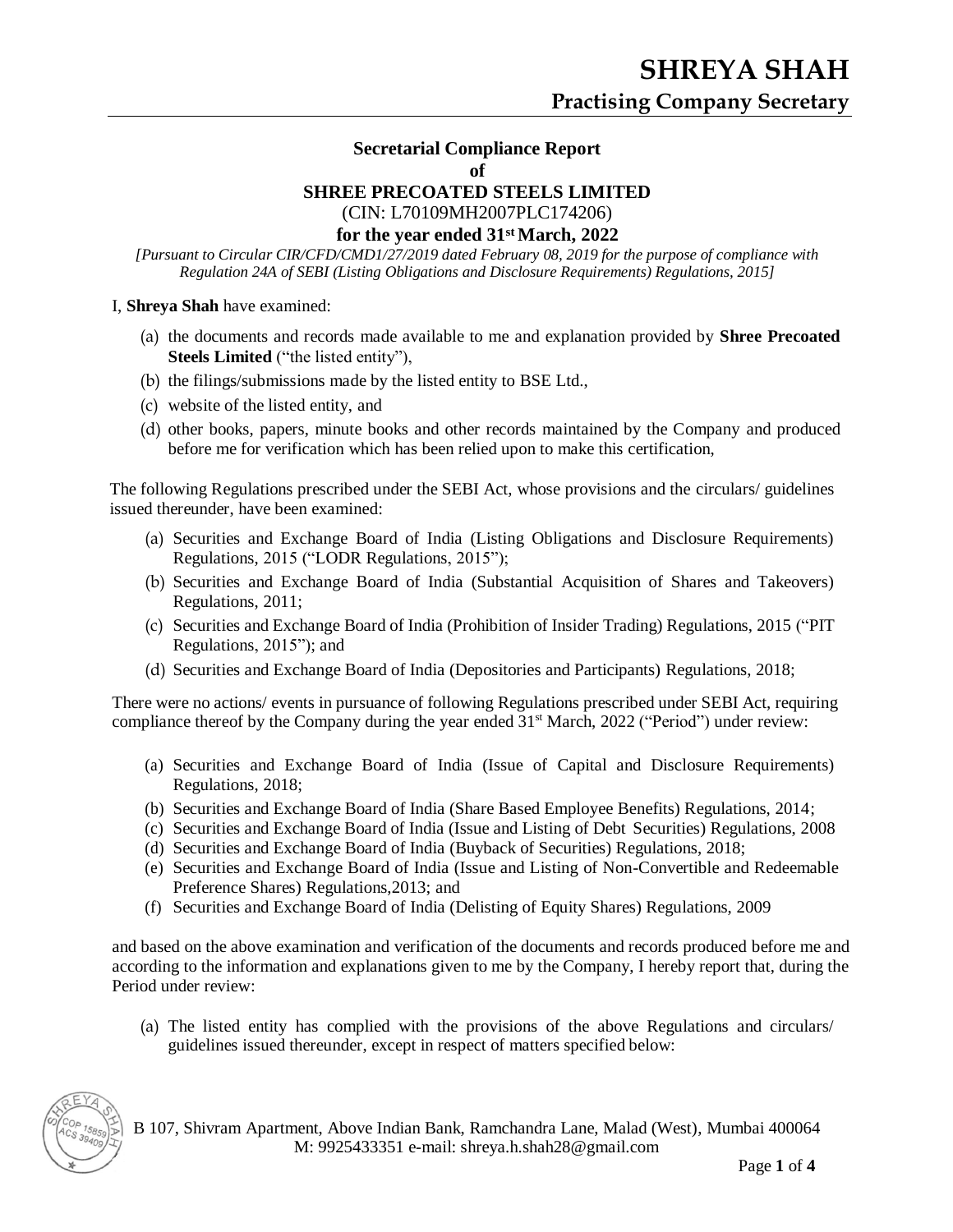## **SHREYA SHAH Practising Company Secretary**

| Sr.<br>No.     | Compliance<br>Requirement<br>(Regulations/<br>circulars /<br>guidelines<br>including<br>specific clause) | <b>Deviations</b>                                                                                                                                                                                            | <b>Observations/</b><br><b>Remarks</b><br>of<br>the<br><b>Practicing Company Secretary</b>                                                                                                                                                                                                                                                                                                                                                                                                                                                                                                                                                                                                                                                                                                                                                                                                                                |
|----------------|----------------------------------------------------------------------------------------------------------|--------------------------------------------------------------------------------------------------------------------------------------------------------------------------------------------------------------|---------------------------------------------------------------------------------------------------------------------------------------------------------------------------------------------------------------------------------------------------------------------------------------------------------------------------------------------------------------------------------------------------------------------------------------------------------------------------------------------------------------------------------------------------------------------------------------------------------------------------------------------------------------------------------------------------------------------------------------------------------------------------------------------------------------------------------------------------------------------------------------------------------------------------|
| 1              | Regulation<br>18(2)(a)<br>of<br>(LODR)<br>Regulations,<br>2015                                           | Gap of more than<br>one<br>hundred and twenty days<br>elapsed between two Audit<br>Committee meetings held<br>on 8 <sup>th</sup> February, 2021 and<br>18 <sup>th</sup> June, 2021 respectively              | As informed by the management, the<br>Audit Committee could not meet anytime<br>between 8 <sup>th</sup> February, 2021 and 18 <sup>th</sup> June,<br>2021 due to outbreak of $2nd$ wave of<br>COVID 19 and subsequent lockdown.<br>operations<br>The<br>for<br>Q4FY21<br>were<br>reviewed in the Audit Committee meeting<br>held on 18 <sup>th</sup> June, 2021                                                                                                                                                                                                                                                                                                                                                                                                                                                                                                                                                           |
| $\overline{2}$ | Regulation 31 of<br><b>SEBI</b><br>(LODR)<br>Regulations,<br>2015                                        | Delay in submission of<br>shareholding pattern for the<br>31 <sup>st</sup><br>ended<br>quarter<br>on<br>December, 2021                                                                                       | According to the explanation given by the<br>Company, the alleged non-compliance was<br>caused due to delayed receipt of Ben-pos<br>from the depository (CDSL) since the Ben-<br>pos was blocked by CDSL on account of<br>outstanding dues. On being aware of the<br>situation via the Company's RTA, the<br>Company cleared the outstanding dues and<br>requested CDSL to release the Ben-pos<br>which was only released after the due date<br>of the compliance had lapsed.<br>In this regard, SOP review notice has been<br>received from BSE Limited for the alleged<br>non-compliance under the said regulation<br>and the Company has made the payment of<br>INR 21,240/- towards the fines levied.<br>Further, the waiver request application<br>along with the requisite representations has<br>also been submitted to BSE Limited.<br>However, no further correspondence was<br>received from BSE in this regard |
| 3              | Regulation 34(1)<br>of SEBI (LODR)<br>Regulations,<br>2015                                               | Annual report was submitted<br>to the stock exchange on $7th$<br>September, 2021, i.e. delay<br>of one day from the date of<br>commencement of dispatch<br>to the shareholders i.e. $6th$<br>September, 2021 | According to the explanation given by the<br>Company, the intimation was delayed<br>inadvertently by one day.                                                                                                                                                                                                                                                                                                                                                                                                                                                                                                                                                                                                                                                                                                                                                                                                             |

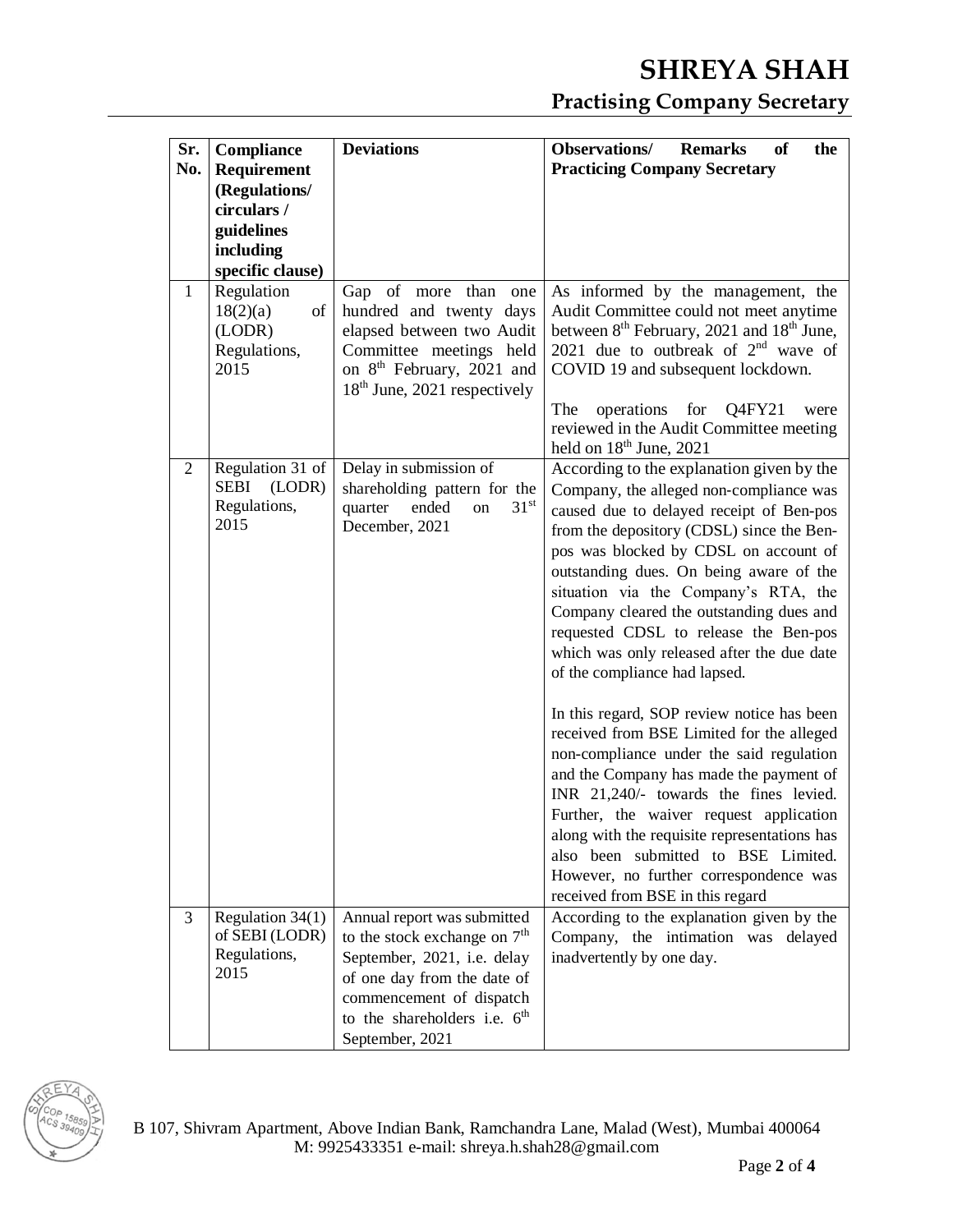- (b) The listed entity has maintained proper records under the provisions of the above Regulations and circulars/ guidelines issued thereunder insofar as it appears from my examination of those records
- (c) No actions were taken against the listed entity/ its promoters/ directors/ material subsidiaries either by SEBI or by Stock Exchanges (including under the Standard Operating Procedures (SOP) issued by SEBI through various circulars) under the aforesaid Acts/ Regulations and circulars/ guidelines issued thereunder except mentioned below:

| Sr.<br>N <sub>0</sub> | <b>Action</b><br>taken by                                                                      | <b>Details of violation</b>                                                                                                                                                                                             | <b>Details of</b><br>action taken<br>E.g. fines,<br>warning<br>letter,<br>debarment,<br>etc | Observations/remarks of the<br><b>Practicing Company Secretary</b>                                                                                                                                                                                                                                                                                                                                                                                                                                                                                                                                                                                                                                                                                                                                                                                                                                                                       |
|-----------------------|------------------------------------------------------------------------------------------------|-------------------------------------------------------------------------------------------------------------------------------------------------------------------------------------------------------------------------|---------------------------------------------------------------------------------------------|------------------------------------------------------------------------------------------------------------------------------------------------------------------------------------------------------------------------------------------------------------------------------------------------------------------------------------------------------------------------------------------------------------------------------------------------------------------------------------------------------------------------------------------------------------------------------------------------------------------------------------------------------------------------------------------------------------------------------------------------------------------------------------------------------------------------------------------------------------------------------------------------------------------------------------------|
| 1.                    | <b>BSE</b> Limited<br>vide<br>their<br>email<br>dated<br>14 <sup>th</sup><br>February,<br>2022 | Delay in submission of<br>shareholding<br>pattern<br>for the quarter ended<br>31 <sup>st</sup><br>December,<br><sub>on</sub><br>2021 as required under<br>Regulation<br>31<br>of<br><b>LODR</b><br>Regulations,<br>2015 | Fine<br>of INR<br>21240/-                                                                   | According to the explanation<br>given by the Company, the<br>alleged non-compliance<br>was<br>caused due to delayed receipt of<br>Ben-pos from the depository<br>(CDSL) since the Ben-pos was<br>blocked by CDSL on account of<br>outstanding dues. On<br>being<br>aware of the situation via the<br>Company's RTA, the Company<br>cleared the outstanding dues and<br>requested CDSL to release the<br>Ben-pos which was only released<br>after the<br>due date<br>of the<br>compliance lapsed.<br>On receipt of SOP review notice<br>from BSE Limited for the alleged<br>non-compliance under the said<br>regulation, the Company has<br>made the payment of INR<br>21,240/- towards the fines levied<br>and<br>the<br>waiver<br>request<br>application<br>along<br>with<br>the<br>requisite representations has also<br>been submitted.<br>further<br>However,<br>no<br>correspondence<br>received<br>was<br>from BSE in this regard. |